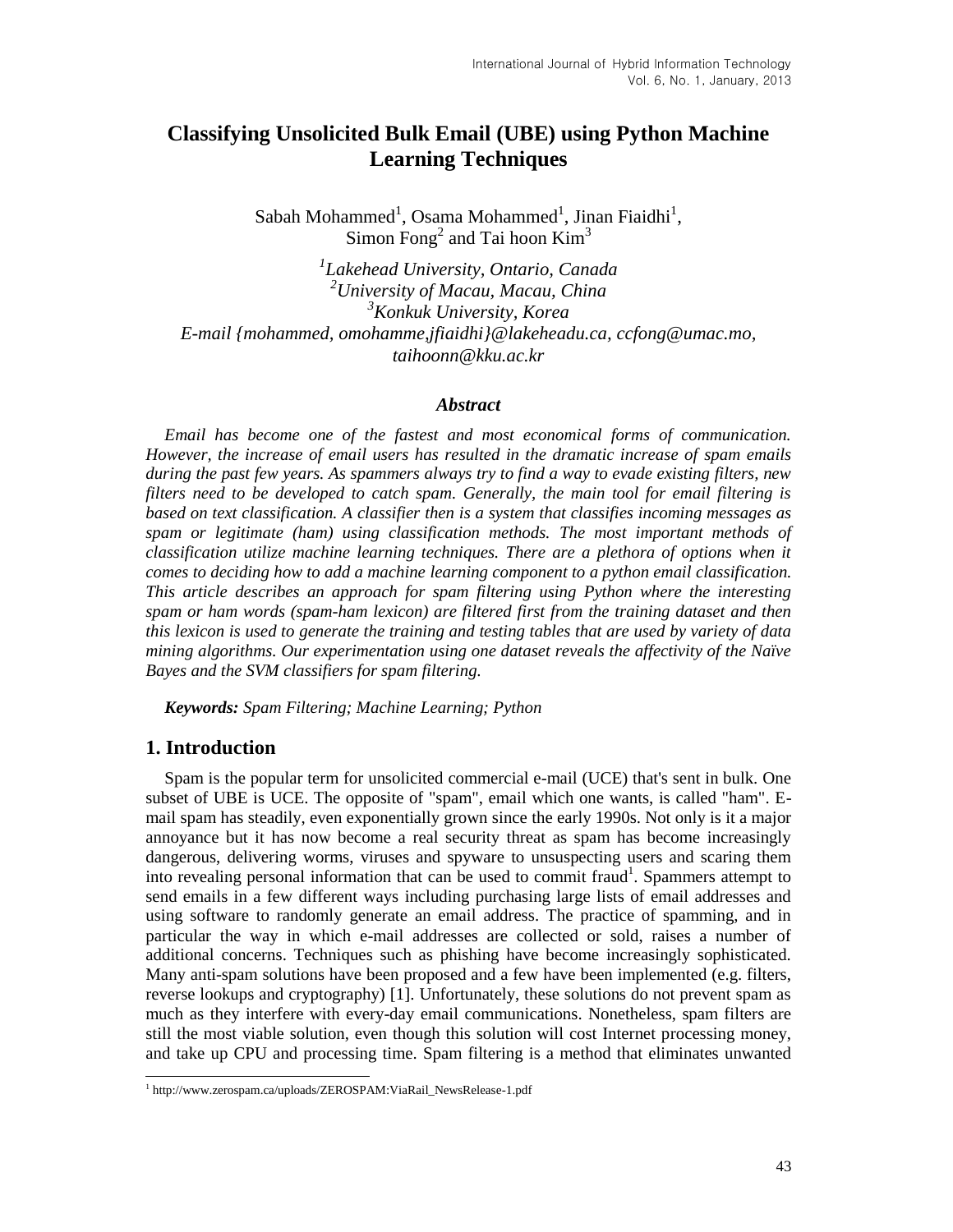emails before they reach your inbox. Spam filters remain popular because they can do a lot of the heavy lifting associated with removing bad emails. The sensitivity of the spam filters can be adjusted, giving the user a lot of control over what gets removed. Spam filtering can also be done based on attachments, data types, 'bad words,' and a whole lot more. Truly comprehensive solutions combine the best of multiple scanning concepts in order to offer a robust filtering solution to keep email safe. There are many different types of traditional filter systems including [2]:

- **Word lists***.* Simple and complex lists of words that are known to be associated with spam. For example, "viagra".
- **Black lists and White lists**. These lists contain known IP addresses of spam and nonspam senders, respectively.
- **Hash-tables***.* These systems summarize emails into pseudo-unique values. Repeated sightings of hash values are symptomatic of a bulk mailing.

However, new generations of spam filtering goes even further than traditional means, where they rely on statistical features of spam. These types of filters scan and analyze the entire email before making a decision on whether the email is spam or not. They compare the new email against a database/dataset of known spam emails and can match up whether the message is spam or not. This type of method generally pushes spam detection rates to 99% or higher. This type of filtering is very effective, even against phishing attempts [3]. However using some supervised machine learning mechanisms, a complete ranking of examples based on a training set of examples is not enough. What is needed in addition is a mechanism to calibrate the probability that each test example is a member of the class of interest [4]. The idea is that the scores output by a classifier need to be calibrated so that they can be understood. And, specifically, if you want to understand them as a probability that a document falls into a particular category then calibration gives you a way to estimate the probability from the scores.

Python has a good reputation when it comes to text processing and string manipulation where it is the case in spam filtering. The reasons behind choosing Python for email spam filtering and classification can simply be summarized as follows:

- 1. Python is an open source, cross-platform programming language and has a vibrant community as evidenced by the number of books and websites dedicated to it.
- 2. It is a popular web scripting language with very powerful text processing and visualization libraries (e.g.  $\text{NLTK}^2$ , Genism<sup>3</sup>, Plex<sup>4</sup>, Dictionary<sup>5</sup>, Pattern<sup>6</sup>, Scrapy<sup>7</sup>, Network $X^8$ ).
- 3. It has many mature machine learning libraries (e.g.  $Omega^9$ ,  $PyML^{10}$ ,  $Shogun^{11}$ ,  $MDP<sup>12</sup>$ , SciKit-Learn<sup>13</sup>, MlPy<sup>14</sup>, MILK<sup>15</sup>, PyBrain<sup>16</sup>, Elefant<sup>17</sup>).

 $2$  http://nltk.org/

<sup>3</sup> http://radimrehurek.com/gensim/

<sup>4</sup> http://packages.python.org/plex/index.html

<sup>5</sup> http://www.laurentluce.com/posts/python-dictionary-implementation/comment-page-1/

<sup>6</sup> http://www.clips.ua.ac.be/pages/pattern

<sup>7</sup> http://scrapy.org/

<sup>8</sup> http://networkx.lanl.gov/

<sup>9</sup> http://orange.biolab.si/

<sup>10</sup> http://pyml.sourceforge.net/

<sup>11</sup> http://www.shogun-toolbox.org/ <sup>12</sup> http://mdp-toolkit.sourceforge.net/

<sup>13</sup> http://scikit-learn.org/stable/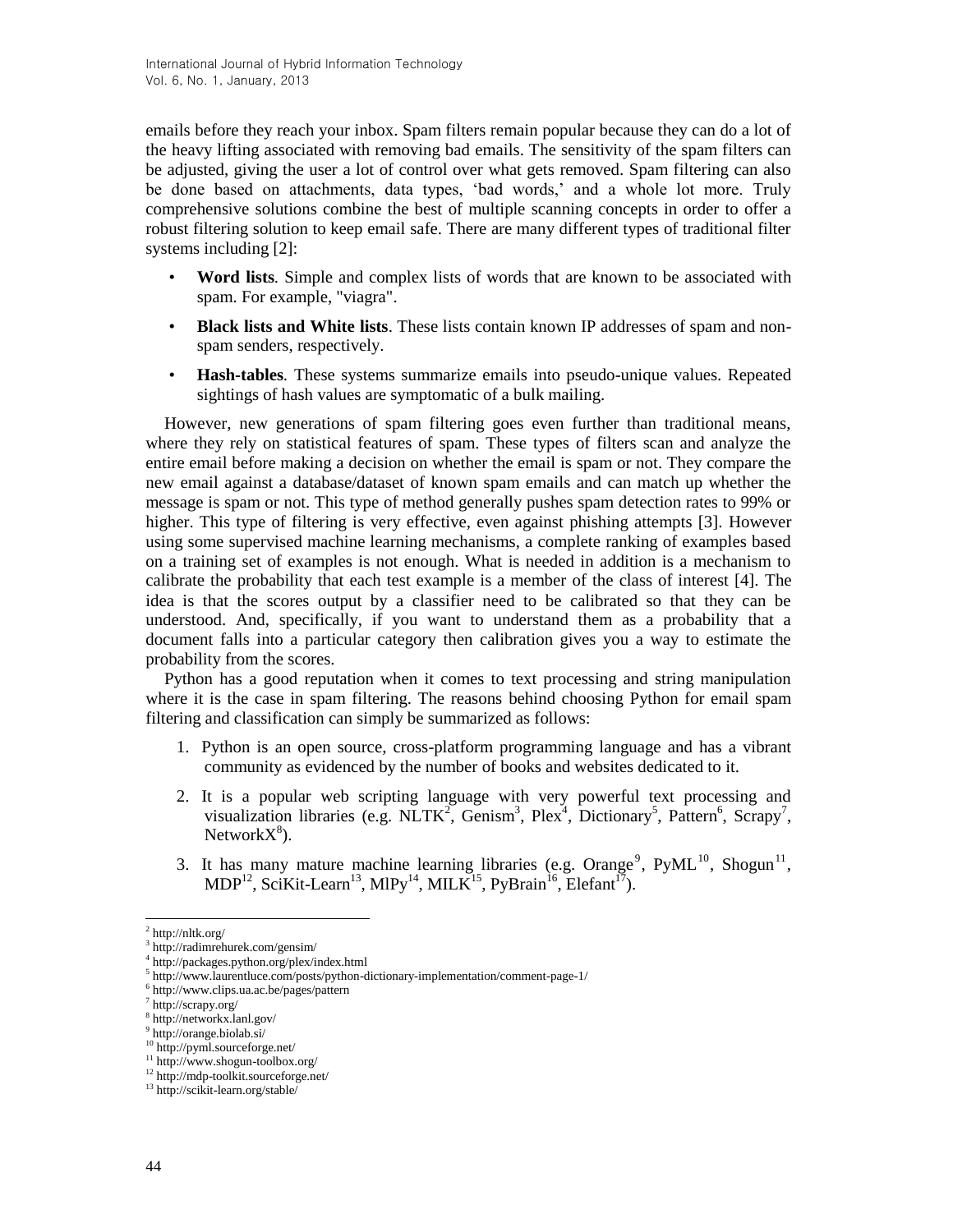Python comes in two flavors: Python 2.x and Python 3.x. Python 3 is the way forward but Python 2 has some established projects that have not been updated to Python 3 yet. Python 2 programs can run in Python 3 interpreter with some modification but Python 2 and Python 3 are not compatible out of the box.

# **2. Building a Dictionary-Based Spam Classifier**

The dictionary approach is usually the first thing programmers try when they write spam filters. There are many of such dictionaries available online that contains words and phrases that trigger spam (e.g. E-Commerce Spam Triggers List<sup>18</sup>). Python enable developers to easily create lexicons and dictionaries as it has its own dedicated data structure for building and retrieving dictionaries using key:value pairs. The following example illustrates how a dictionary can be created and retrieved in Python:

```
my \text{dict} = \{'key1': 'value1',
     'key2': 'value2',
     'key3': 'value3'
     }
my_dict['key1']
    # Out: 'value
  for item in my_dict:
  print item
#key3
#key2
    #key1
```
There are many Python built-in dictionary operations (e.g. delete, update, get, has\_key)<sup>19</sup>. However, it is important to note that using a static lexicon for spam classification is a weak idea as the spammers language constantly changes. According to Kaspersky, <sup>20</sup> a spam lexicon/database that is not updated for a week, will cause the quality of spam detection to fall from around 90–95% to as low as 40–60%. Thus the practical goal is to update the spam lexicon frequently so to adapt and calibrate to the spammers language changes.

# **3. Calibrating the Spam Dictionary**

The task of generating a flexible and adaptive spam lexicon may simply be tackled via two basic techniques involving stemming and calibration. Stemming requires a preprocessing of emails to convert all the words to their stems before testing their availability at the spam lexicon that contains only the common linguistic base form of the words. In Python, stemming is a straightforward process that can be achieved via importing one of the stemming libraries like the PyStemmer<sup>21</sup>. For English, PyStemmer uses the classic Porter stemming algorithm. However, stemming enable us to find an email containing "beneficiary" given the

-

<sup>14</sup> http://mlpy.sourceforge.net/

<sup>15</sup> http://packages.python.org/milk/

<sup>16</sup> http://pybrain.org/

<sup>17</sup> http://elefant.developer.nicta.com.au/

<sup>18</sup> http://www.responsemagic.com/pdf/triggers.pdf

<sup>&</sup>lt;sup>19</sup> http://www.tutorialspoint.com/python/python\_dictionary.htm

<sup>20</sup> http://www.kaspersky.com/images/whitepaper\_kas\_3\_en.pdf

<sup>21</sup> http://pypi.python.org/pypi/PyStemmer/1.0.1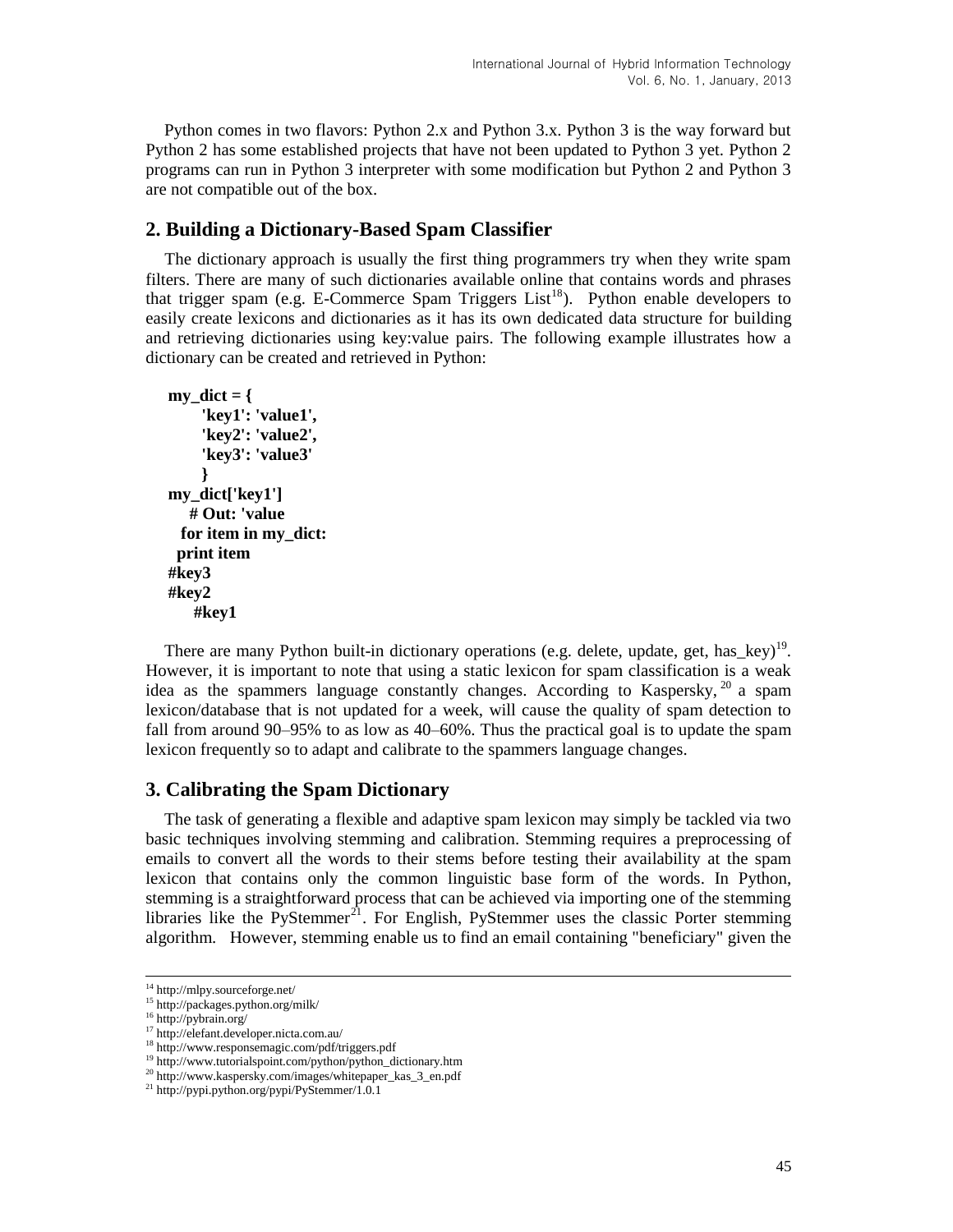"benefit" stem word stored at the spam lexicon. Actually, spam emails often contain word derivatives and special characters to try to fool spam filters. These word derivatives and variations cannot be detected via stemming. For instance instead of using the word Viagra in a solicitation the offending email may use word variations such as V.I.A.G.R.A, VIAGRA!!, \$VIAGRA\$, and VlAGRAV to fool spam filtering software. Luckily, capturing word variations is a simple process when we use *regular expressions*<sup>22</sup> that are not available in the regular words lexicons. Today most of spam filters use a two-layer defense model<sup>23</sup> where regular expression is the first layer before using the spam lexicon. The use of regular expressions provides a technique for calibrating the spam lexicon to recognize words variations. Using such two layers spam filters one can catch obfuscations, such as "V. I. A. G. R. A" "viaaggggra", "via gra", "via.gra", "\/|AGRA, \/I/\GR/\", "v1aqra" and "vi@gr@", by using one representative regular expression for all these variations (e.g. "(?i)[v\\]+/?.?[i:1!\]]+.?[a@/]+\\?.?[gq]+.?r+.?[a@/]+\\?"). Certainly, you can create regular expressions to capture variations of tokens using many toolkits like the RegEx Coach<sup>24</sup>. Examples of some regular expressions are:

| bulgary  | $(?i)\b[68].?[uv].?[li17\ ].?[gq].?[a@/[[\]\?r.?[yi1!:\]']?$           |
|----------|------------------------------------------------------------------------|
| cialis   | $(?i)\bc. ?[i1!:\1]. ?[a@/][\1]. ?[ii17\1]. ?[i1!:\1]. ?[s235$]$       |
| credit   | $(?i)$ \bc.?r.?[e3€].?d.?[i1!:\ ].?[t\+]                               |
| discount | $(?i)$ \bd.?[i1!:\ ].?[s235\$].?c.?[oQ0].?[uv].?n.?[t\+]?              |
| money    | $(?i)$ \bm.?[oQ0].?n.?[e3€].?y                                         |
| omega    | \b[OoQ0].?[Mm].?[Ee3€].?[Ggq].?[Aa@/][\\]?                             |
| rolex    | \b[Rr].?[OoQ0].?[LIIi17\ ].?[Ee3€].?[Xx]                               |
| valium   | $(?i)[v]\{}+\/?\;?[a@/]+\\??\;[ii17]\]+.\;?[ii1!]\;+.\;?[uv]+.\;?m+\b$ |

Basically, Python deals with regular expressions using the " $re$ " package<sup>25</sup> which provides excellent support for regular expressions, with a modern and complete regex flavor. The re package provides many useful operations<sup>26</sup> such as *search, match, finditer, replace, split and group*. Here is a simple example which demonstrates the use of *finditer* to find all the occurrences of the word "the" and prints "the" and the following word. It also prints the character position of each match using the *MatchObject's start()* method:

*html = urllib2.urlopen('http://www.smartpassiveincome.com/my-first-online-business/ ').read() regularexpression pattern = r'\b(the\s+\w+)\s+' regex = re.compile(regularexpression\_pattern, re.IGNORECASE) for match in regex.finditer(html): print "%s: %s" % (match.start(), match.group(1))*

However, if we want to use the "re" package for matching multiple regular expressions, one need to join them all together into one big regular expression, which is very complicated task to achieve. For this purpose, developers use the Plex package. Plex is a Python module for constructing lexical analyzers, or scanners. Tokens are defined by regular expressions, and each token has an associated action, which may be to return a literal value, or to call an arbitrary function. The following is an example of creating a simple lexicon with Plex:

<sup>22</sup>http://www.policypatrol.com/

<sup>&</sup>lt;sup>23</sup> http://www.itsecurity.com/whitepaper/five-essential-steps-to-safer-email-ironport/

<sup>24</sup> http://weitz.de/regex-coach/

<sup>&</sup>lt;sup>25</sup> http://docs.python.org/library/re.html

<sup>26</sup> http://www.regular-expressions.info/python.html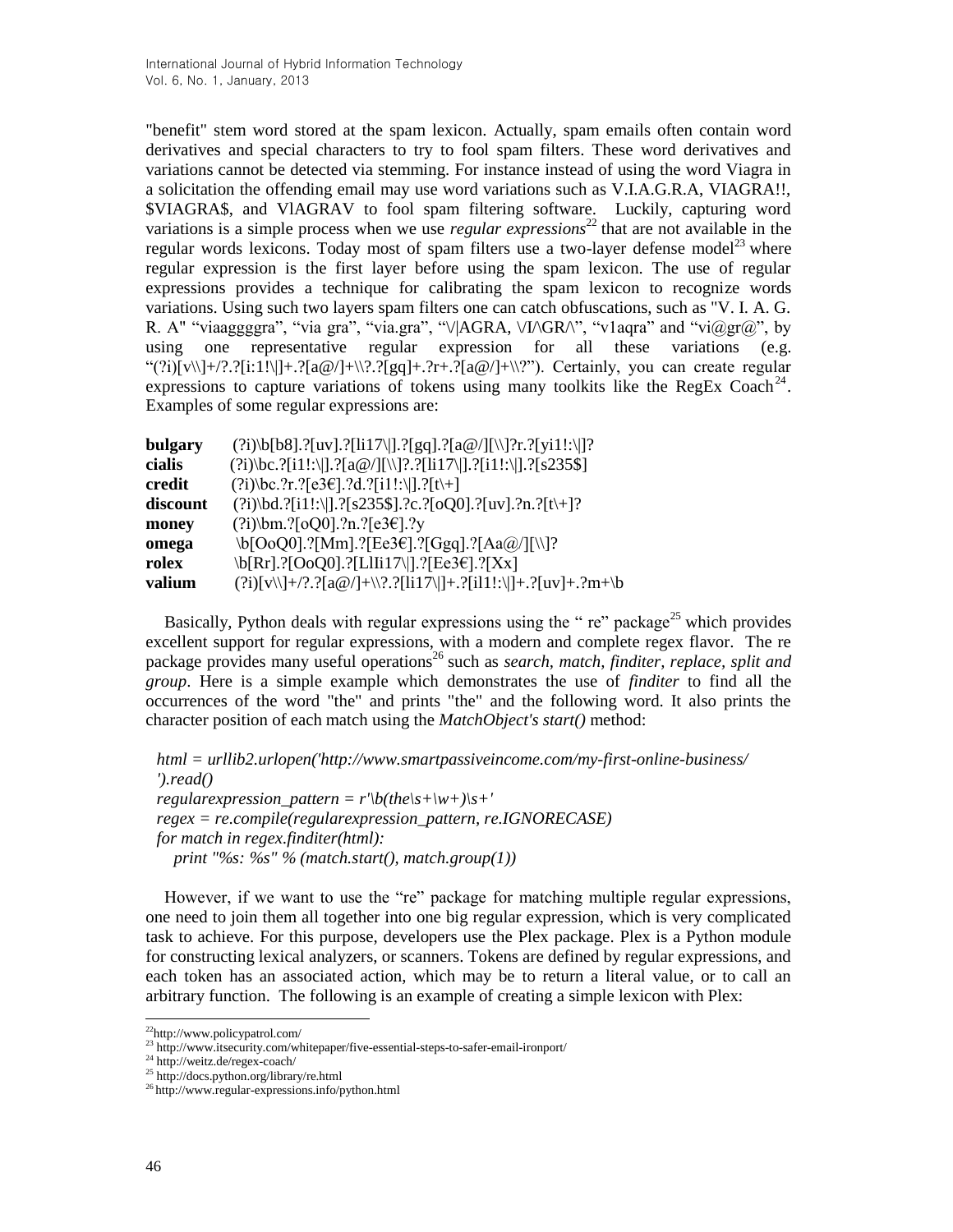*from plex import \* lexicon = Lexicon([ (Str("free"), "SPAM"), (Str("Credit"), "SPAM"), (Str("offer"), "SPAM"), (Rep1(Any(" \t\n")), IGNORE) (Repl***(?i)\b[b8].?[uv].?[li17\|].?[gq].?[a@/][\\]?r.?[yi1!:\|]?***]) (Repl* **(?i)\bc.?[i1!:\|].?[a@/][\\]?.?[li17\|].?[i1!:\|].?[s235\$]) )]**

It was found that non-lexicon words that can be identified by regular expressions to constitute around 66% of the total number of lexis in the body of the corpus [8].

### **4. Identifying Spam Trigger Words from a Training Corpus**

Identifying spam trigger words requires the use of a spam training corpus<sup>27</sup> where emails are already categorized as either spam or ham. Each message in the training corpus must then be tokenized and stemmed. The resulting tokens then are used to update the frequency counts in a database (usually called HistoricDataset). The HistoricalDataset consists of a hash table that keeps track of the number of times a particular token has appeared in spam and ham messages. The database must also keep track of the total number of spam and ham messages. Once the token counting has been completed, the frequency counts within the HistoricalDataset can be used to classify additional messages. Paul Graham [7] suggested a technique for classifying tokens as spam or ham in any given new email based on the frequencies of tokens at the training ham or spam corpus using a probability measure. The probability (P) values range from 0.0, for a word that is a very strong indicator of ham, to 1.0, for a word that is a very strong indicator of spam. To compute the probability, let SH and IH be the total number of appearances in spam and ham emails for a given token. Morover, let TS and TI be the total number of spam and ham messages in the HistoricalDataset. Then P, the value of the word being ham or spam can be calculated as follows:

### **P = (SH /TS)/ (SH /TS + IH /TI)**

If the token has no spam occurrences or no ham occurrences, it is given a value of 0.1 or 0.9 respectively. When new email arrives, it is scanned into tokens, and the most interesting number of tokens (e.g. fifteen tokens), where interesting is measured by how far these words probabilities are from the neutral .5. However, Graham used a simplified statistical approach to classify a given email based on the interesting words probabilities using a combined probability measure:

#### **Graham Combined Probability =**

### $(abc...n)/(abc...n + (1-a)(1-b)(1-c)...(1-n))$

Where  $a, b, \ldots, n$  are the probabilities of the interesting words.

Such approach assumes all emails as having a structured pattern of interesting tokens where the combined probability will be sufficient for classification. However, in reality emails do not have a structured pattern of interesting tokens. In the next section, we are presenting an approach that computes the probability of each token from an email corpus of training data, then to generate a spam-ham lexicon based on the highest probabilities (e.g. the highest sixty five interesting tokens). Finally to use any number of testing emails and set of

<sup>&</sup>lt;sup>27</sup> http://plg1.cs.uwaterloo.ca/cgi-bin/cgiwrap/gvcormac/foo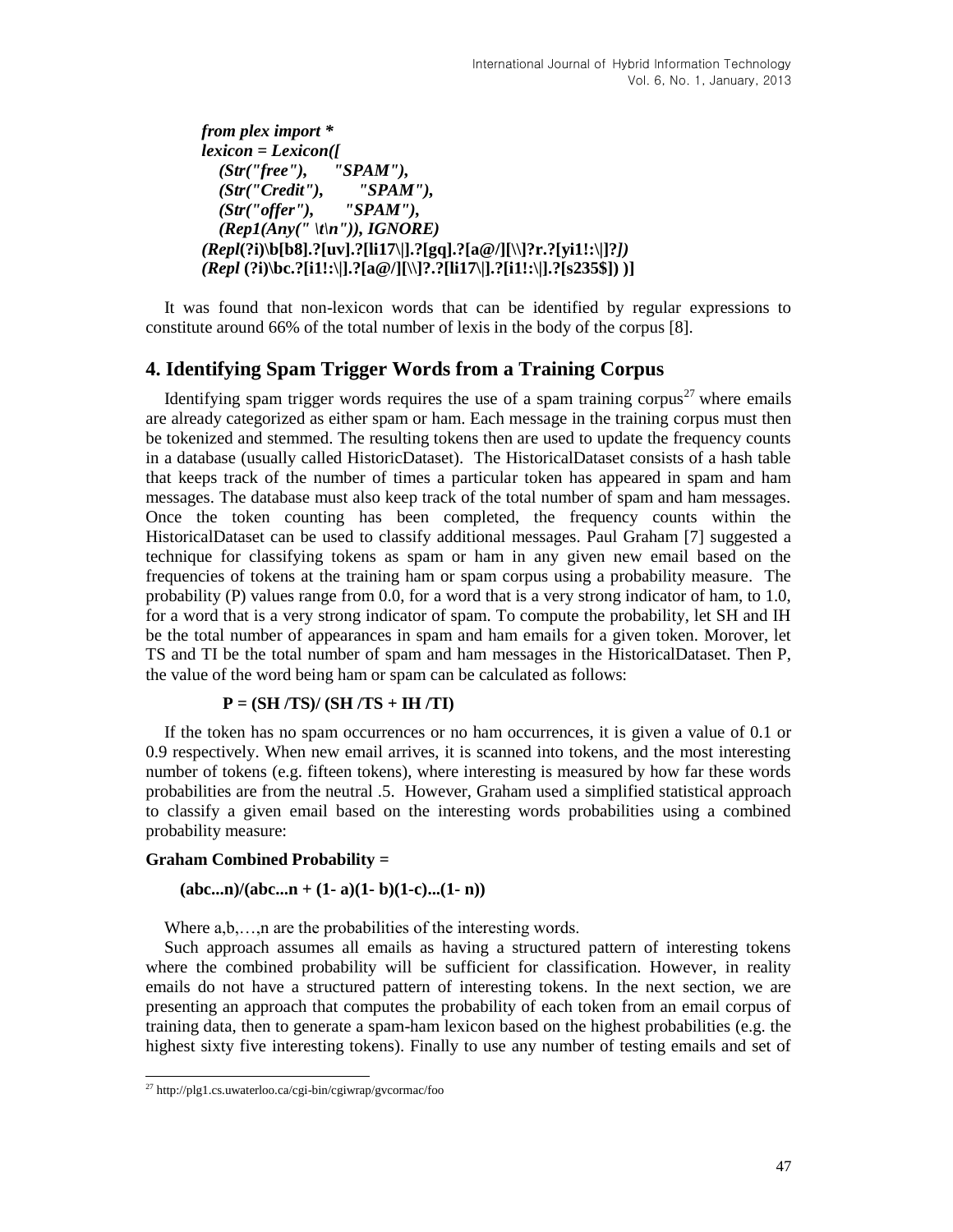data mining algorithms to classify the testing emails as spam or ham according to the best matching patterns from the training data. Figure 1 provides a block diagram involving the major operations used in our approach.



**Figure 1. Machine Learning Approach for Emails Classification**

Basic to all operations used in Figure 1 is the frequency-count function. The following is a code snapshot for this function:

```
def spam_fequency (dictionary_file_path, email_file_path):
       dictionary = open(dictionary_file_path)
       dictionary_words = dictionary.read()
       email = open(email_file_path)
       email_words = email.read()
       span word_count = 0for each word in dictionary_words:
              if(email_words.contain(word)):
                     spam_word_count++
       return spam_word_count
```
However, it is important to note that in our approach we are generating a small lexicon form each provided training dataset using words frequencies and word probabilities measures. Words with highest probabilities (either near 1 for Spam or near 0 for Ham) will be included at this lexicon that we call spam-ham lexicon. In our lexicon, we choose to have 32 highest probability words for the ham as well as 32 highest probability words for the spam. Using this lexicon the training dataset and the testing dataset are scanned for the availability of words at the spam-ham lexicon. If a word is available it is assigned the value of 1 otherwise 0 at the filtered training or testing emails file. The filtered emails files will be at end representing two tables that can be feed to the data mining programs. Figures 2 and 3 illustrate the CVS format of the training and testing filtered emails files. Note these figures only show a snapshot of the filtered data (column and row wise).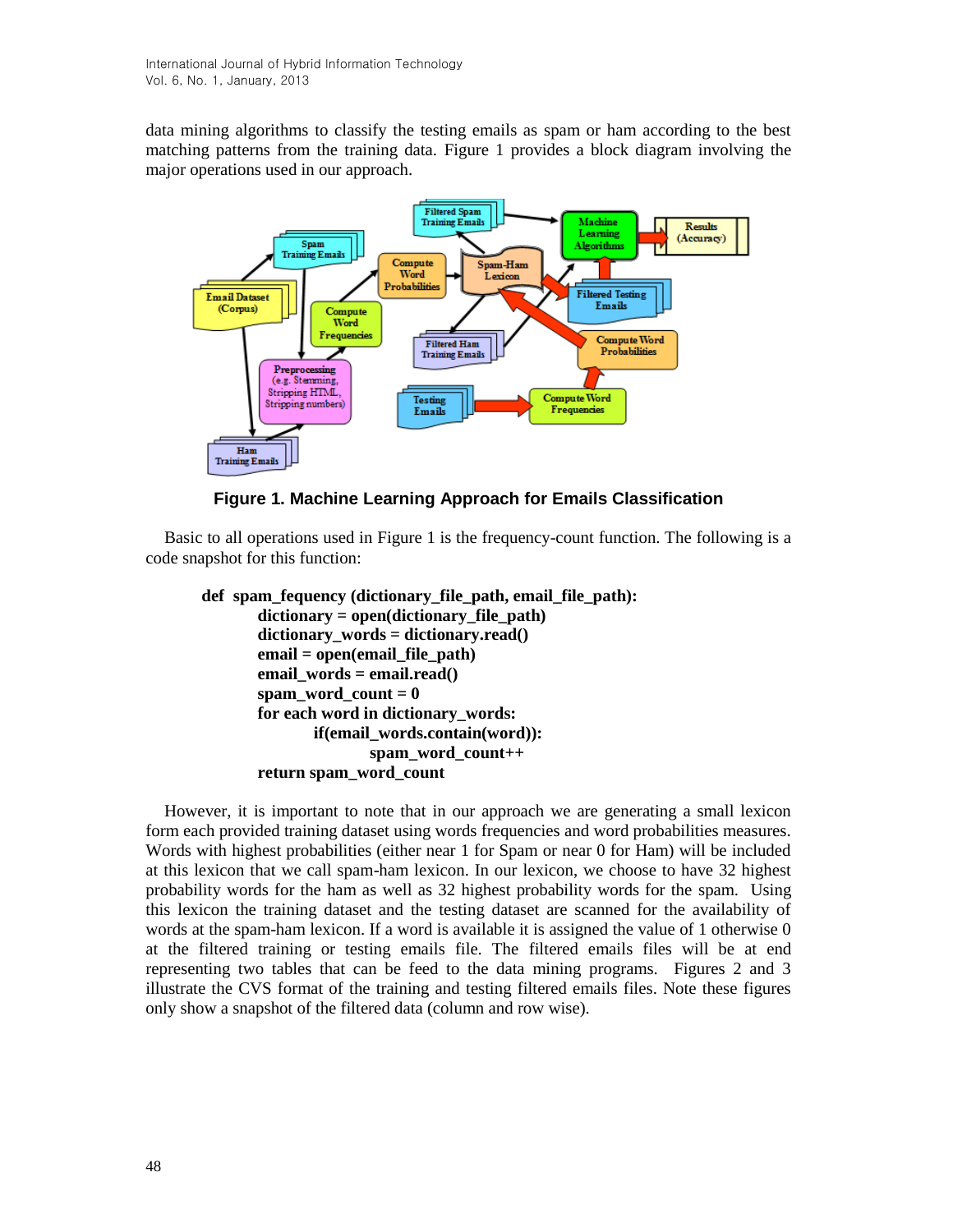| International Journal of Hybrid Information Technology |  |                              |
|--------------------------------------------------------|--|------------------------------|
|                                                        |  | Vol. 6, No. 1, January, 2013 |

| 1  | family   | cash     | warranty | news     | law      | Spam/Ham  |
|----|----------|----------|----------|----------|----------|-----------|
| 2  | discrete | discrete | discrete | discrete | discrete | discrete  |
| 3  | o        | 0        | 0        | 0        |          | 0 Spam    |
| 4  | 0        | 0        | 0        | 0        |          | 0 Spam    |
| 5  | 0        | 0        | 0        | 0        |          | 0 Spam    |
| 6  | 0        | 0        | 0        | 0        |          | 0 Spam    |
| 7  | 0        | 0        | 1        | 0        |          | 0 Spam    |
| 8  | 0        | 0        | 0        | 1        |          | 0 Spam    |
| 9  | 1        | 0        | 1        | o        |          | 0 Spam    |
| 10 | 0        | 0        | 0        | 0        |          | 0 Spam    |
| 40 | 0        | 0        | 0        | 1        |          | 0 Regular |
| 41 | 1        | 0        | 0        | 0        |          | 0 Regular |
| 42 | 0        | 0        | 0        | 0        |          | 0 Regular |
| 43 | 0        | 0        | 0        | 0        |          | 0 Regular |
| 44 | 0        | 0        | o        | 0        |          | 0 Regular |
| 45 | 0        | 0        | 0        | 0        |          | 0 Regular |
| 46 | 0        | 0        | o        | 0        |          | 0 Regular |
| 47 | 0        | 0        | 0        | 0        |          | 0 Regular |

**Figure 2. The Structure of Spam-Ham Training Filtered Emails**

| 1              | family   | cash         | warranty news |          | business priority |          | law      | Spam/Ham |
|----------------|----------|--------------|---------------|----------|-------------------|----------|----------|----------|
| $\overline{2}$ | discrete | discrete     | discrete      | discrete | discrete          | discrete | discrete | discrete |
| 3              |          |              |               |          |                   |          |          |          |
| 4              |          |              |               |          |                   |          | n        |          |
| 5              |          | o            |               |          |                   |          | 0        |          |
| 6              | n        | 0            |               | o        | 0                 |          | 0        |          |
| 7              | n        | $\mathbf{0}$ |               | o        | O                 | n        | o        |          |
| 8              |          | O            |               |          | n                 |          | n        |          |
| 9              | n        | 0            |               |          | 0                 |          | 0        |          |
| 10             | n        | 0            |               | n        | O                 |          | n        |          |
| 80             | n        | 0            |               |          |                   |          | Ω        |          |
| 81             |          | 0            |               |          | n                 |          |          |          |
| 82             |          | n            |               |          |                   |          | n        |          |
| 83             |          | 0            |               | n        | 0                 |          | 0        |          |
| 84             |          | $\mathbf{0}$ |               |          |                   |          | n        |          |
| 85             |          | n            |               |          |                   |          |          |          |

**Figure 3. The Structure of Spam-Ham Testing Filtered Emails**

In this article we used one widely used dataset called Email-1431created by F.A. Nielsen<sup>28</sup> to illustrate and test our machine learning approach. Email-1431 consists of texts from 1431 emails in three categories: jobs (272), conferences (370), and spams (789). The conferences and jobs emails are regular (non spam) emails but they contain several spam trigger words which can easily be filtered by several spam filters as spam. Since conferences and jobs emails are regular emails we decided to take jobs as a representative sample of ham emails. However, in Email-1431 the number of spam emails is way higher than the emails in jobs and this will affect the training of spam classifiers. For this purpose we decided to take the first 272 emails from the spam set so to provide equal opportunity to train the classifiers. For the training purposes we divided the jobs and the first 272 spam into two halves, one for training and the other for testing.

l <sup>28</sup> http://www.imm.dtu.dk/~rem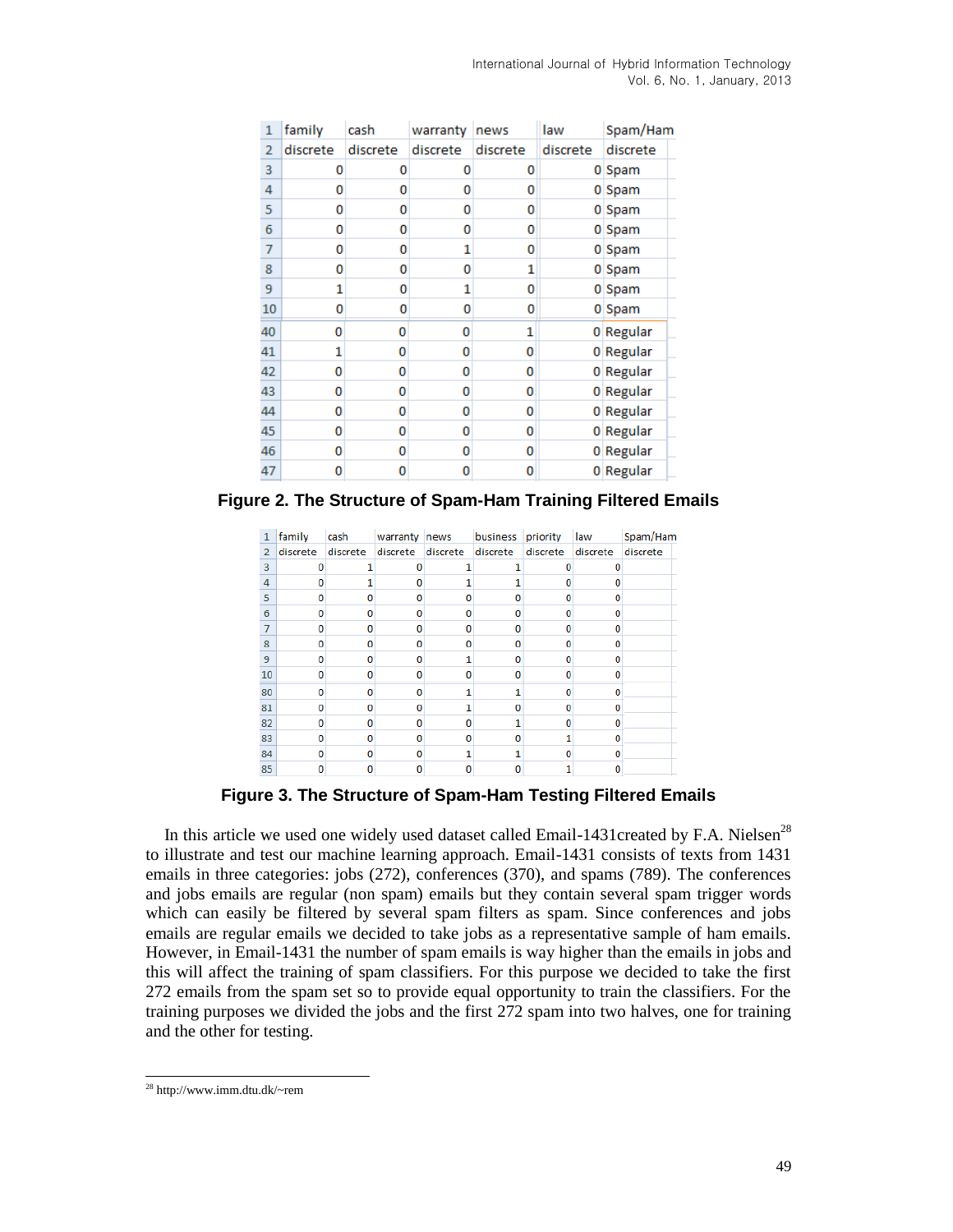# **5. Machine Learning Techniques for Email Clasification**

There are several general purpose machine learning packages in Python (e.g. Orange, scikits.learn), however, the orange package seems to take the lead over the other packages [8]. Orange is a library of  $C_{++}$  core objects and routines that includes a large variety of standard and not-so-standard machine learning and data mining algorithms, plus routines for data input and manipulation. Orange is also a scriptable environment for fast prototyping of new algorithms and testing schemes. It is a collection of Python-based modules that sit over the core library and implement some functionality for which execution time is not crucial and which is easier done in Python than in  $C_{++}$ . This includes a variety of tasks such as prettyprint of decision trees, attribute subset, bagging and boosting, and alike. Orange is also a set of graphical widgets that use methods from core library and Orange modules and provide a nice user's interface. Widgets support signal-based communication and can be assembled together into an application by a visual programming tool called Orange Canvas.

In Orange There are different methods for data classification such as decision trees (Tree), rule based methods (Rules), Naïve-Bayes (NB), Support Vector Machine (SVM), k-nearest neighbor (KNN) and so forth. The comparison of the classifiers and using the most predictive classifier is very important. For this purpose we tested these classifiers using the following Python code:

```
import Orange
from Orange.classification import svm
test data size = 25 + 67def print classification(classifier, test data):
    for i in range (test data size):
        c = classifier(test data[i])print "Email ", i, \overline{N} classified as ", c
# set up the classifiers
train data = Orange.data.Table("spamTrainingTable.csv")
test \overline{data} = Orange.data.Table("spamTestingTable.csv")
bayes learner = Orange.classification.bayes.NaiveLearner()
bayes classifier = bayes learner (train data)
cn2 rule learner = Orange.classification.rules.CN2Learner()
cn2 rule classifier = cn2 rule learner (train data)
knnLearner = Orange.classification.knn.kNNLearner()
knnClassifier = knnLearner (train data)
svm learner = svm. SVMLearner()
sym classifier = sym learner (train data)
#c45 = Orange.classification.tree.C45Learner(train data)
tree learner = Orange.classification.tree.TreeLearner()
tree classifier = tree learner (train data)
print classification(tree classifier, test data)
```
Figure 4 illustrate the results of comparing five notable classifiers for accurately detecting spam or ham emails for the dataset provided by the Email-1431 dataset. The comparison counts the accuracy of detecting correctly the ham or spam emails for intervals of ten emails.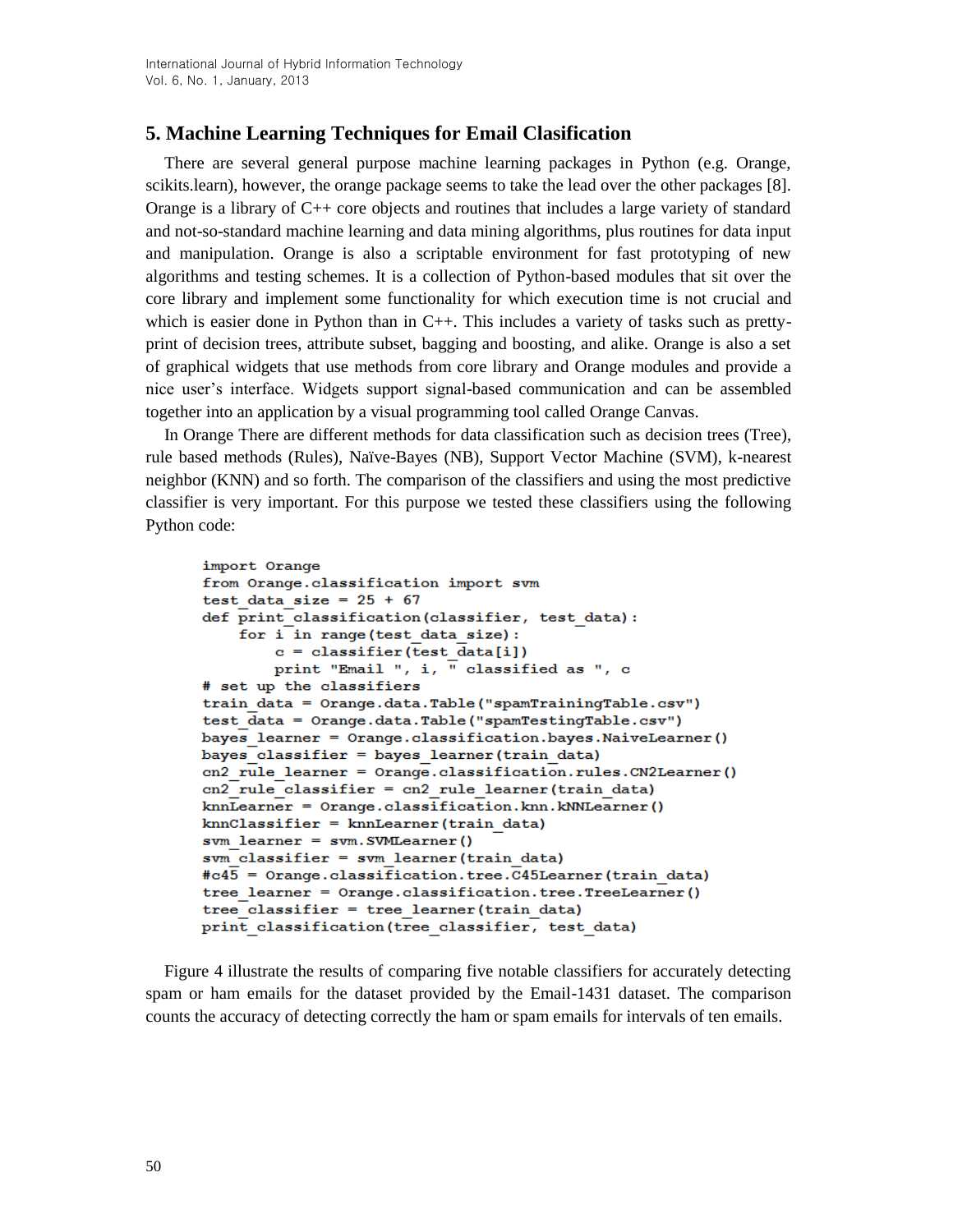





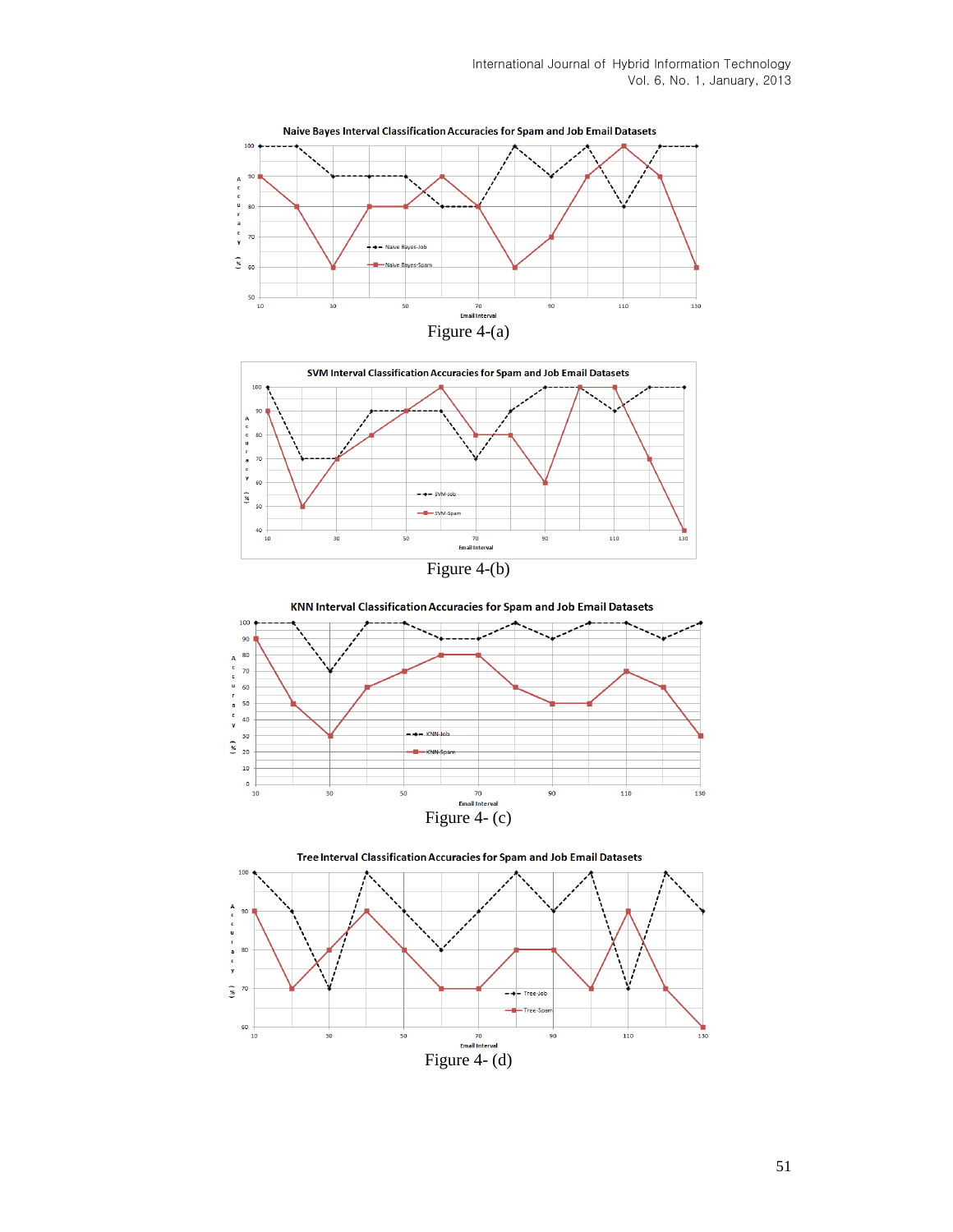

**Figure 4. The Accuracy of Each Classifier in Detecting Spam and Ham Emails**

Figures 5 and 6 provides a comparative overall view for detecting ham (i.e. job emails) and spam emails.



**Figure 5. Comparing Classifiers for Detecting Ham Emails**



**Figure 6. Comparing Classifiers for Detecting Spam Emails**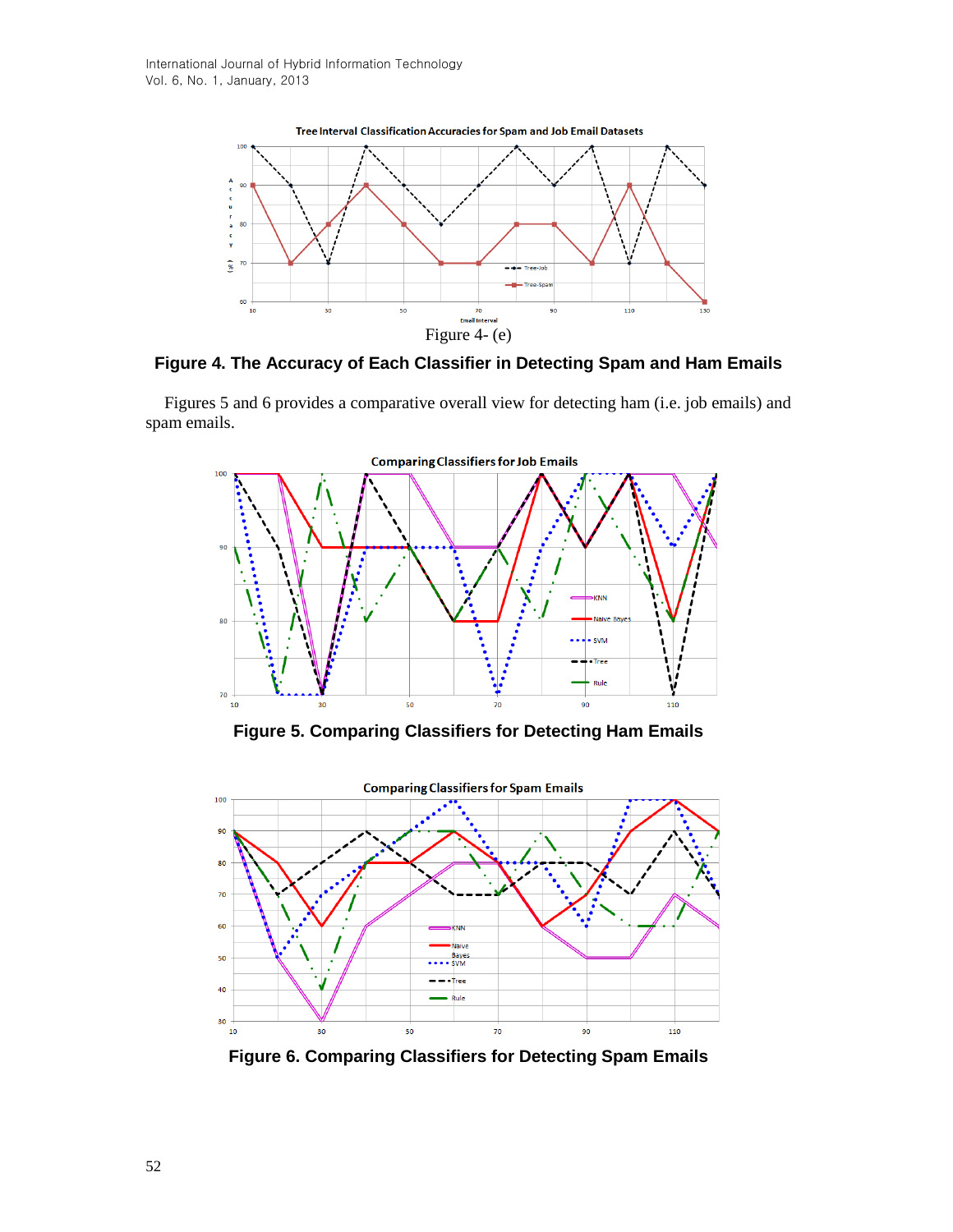| <b>Machine</b><br><b>Learning</b><br><b>Algorithm</b> | <b>Accuracy</b><br><b>Detecting</b><br>Ham<br>(iob) | <b>Accuracy</b><br><b>Detecting</b><br><b>Spam</b> | <b>Average</b><br><b>Accuracy</b> for<br><b>Ham</b><br>both<br>and Spam |
|-------------------------------------------------------|-----------------------------------------------------|----------------------------------------------------|-------------------------------------------------------------------------|
| <b>NB</b>                                             | 90.71                                               | 78.57                                              | 85.96                                                                   |
| <b>SVM</b>                                            | 87.86                                               | 77.14                                              | 82.96                                                                   |
| <b>KNN</b>                                            | 92,86                                               | 66.71                                              | 77.04                                                                   |
| <b>Tree</b>                                           | 87.86                                               | 75.71                                              | 82.59                                                                   |
| <b>Rules</b>                                          | 86.43                                               | 75.00                                              | 81.11                                                                   |

**Table 1. The Overall Accuracy of the Five Classifiers**

However, Table 1 provides another comparative result between the five classifiers.

Table 1 results reveal that the best performing classifiers in detecting both spam and ham emails are the Naïve Bayes and the SVM. However, all the five classifiers have high accuracy in detecting the job emails (i.e. ham) as regular emails. This result shows clearly the effect of the training dataset as well as the dynamic spam-ham dictionary generated from the training dataset*.*

### **6. Conclusions and Experimental Results**

This article introduced an approach for spam filtering that starts by generating a spam-ham lexicon from a given training data and uses this lexicon to filter the training and testing tables that can be used by variety of data mining algorithms. Previous research of spam filtering that uses machine learning techniques utilize a static list of spam trigger words [9, 10] which may work well for group of emails and may not work for other groups. Using Python we demonstrated that it is a powerful language that can be used for emails text mining as it have very rich natural language and data mining packages. Using the Nielson Email-1431 dataset we found that the most effective spam classifiers to be the Naïve Bayes and the SVM. Although the Email-1431 dataset has been widely used by researchers studying the issue of spam filtering [11, 12, 13], we are intending to use wider standard dataset like the one provided by the NIST TREC<sup>29</sup>.

#### **Acknowledgements**

The third author would like to thank NSERC for their partial support to this research.

#### **References**

- [1] N. Krawetz, "Anti-Spam Solutions and Security", The Symantic Blog, **(2010)** November 2, http://www.symantec.com/connect/articles/anti-spam-solutions-and-security.
- [2] D. Mertz, "Spam filtering techniquesSix approaches to eliminating unwanted e-mail", IBM Developer Work Megazine, **(2002)** September 1, http://www.ibm.com/developerworks/linux/library/l-spamf/index.html.

<sup>29</sup> http://plg.uwaterloo.ca/~gvcormac/spam/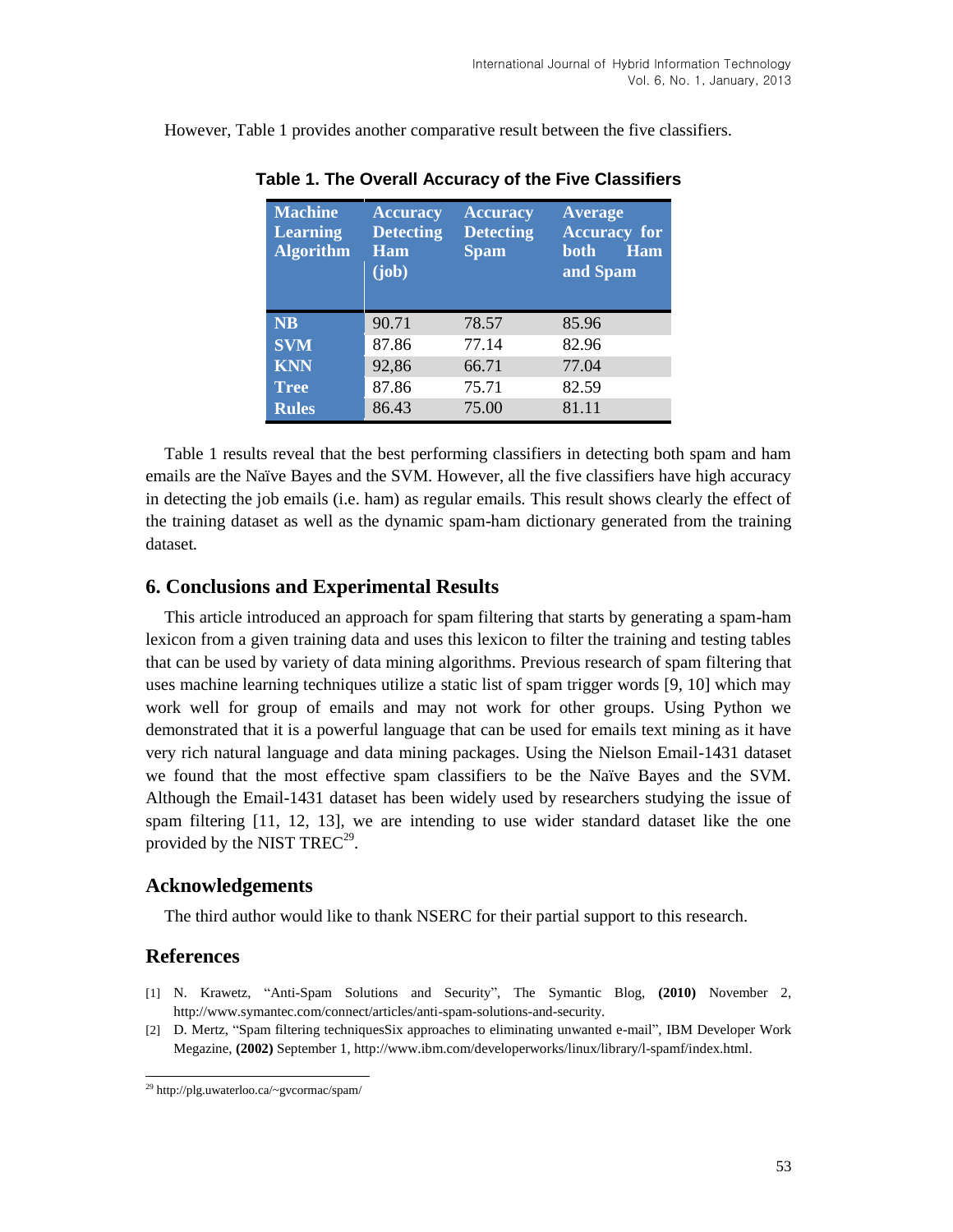- [3] T. S. Guzella and W. M. Caminhas, "A review of machine learning approaches to Spam filtering", Int Journal of Expert Systems with Applications, vol. 36, **(2009)**, pp. 10206-10222.
- [4] B. Zadrozny and C. Elkan, "Obtaining calibrated probability estimates from decision trees and naive Bayesian classifiers", ICML 2001 Proceedings of the Eighteenth International Conference on Machine Learning, **(2001)**, pp. 609-616.
- [5] P. Pantel and D. Lin, "SpamCop: a spam classification and organization program", In Learning for Text Categorization – Papers from the AAAI Workshop, **(1998)**, pp. 95–98, Madison Wisconsin. AAAI Technical Report WS-98-05.
- [6] M. Sahami, S. Dumais, D. Heckerman and E. Horvitz, "A Bayesian approach to filtering junk e-mail", In Learning for Text Categorization – Papers from the AAAI Workshop, **(1998)**, pp. 55–62, Madison Wisconsin. AAAI Technical Report WS-98-05.
- [7] P. Graham, "A Plan for Spam", **(2002)** August, http://paulgraham.com/spam.html.
- [8] J. Demsar and B. Zupan, "From Experimental Machine Learning to Interactive Data Mining", White Paper, **(2010)**, http://www.celta.paris-sorbonne.fr/anasem/papers/miscelanea/InteractiveDataMining.pdf.
- [9] D. K. Renuka, *et al.*, "Spam Classification Based on Supervised Learning Using Machine Learning Techniques", IEEE 2011 International Conference on Process Automation, Control and Computing (PACC), **(2011)** July 20-22.
- [10] M. W. Berry, J. Kogan and E. P. Jiang, "Content-Based Spam Email Classification using Machine-Learning Algorithms", Chapter 3, In Text Mining: Applications and Theory, Copyright © 2010 John Wiley & Sons, Ltd., **(2010)**.
- [11] N. Kang C. Domeniconi and D. Barbar´a, "Categorization and Keyword Identification of Unlabeled Documents", Fifth IEEE International Conference on Data Mining, **(2005)** November 27-30.
- [12] R. E. Madsen, S. Sigurdsson and L. K. Hansen, "Enhanced Context Recognition by Sensitivity Pruned Vocabularies", Proceedings of 17th International Conference on Pattern Recognition (ICPR 2004), vol. 2, **(2004)**, pp. 483-486.
- [13] C. Domeniconi and M. Al-Razgan, "Weighted Cluster Ensembles: Methods and Analysis", Technical Report ISE-TR-07-06, Department of Computer Science, George Mason University, **(2007)** December, http://cs.gmu.edu/~tr-admin/papers/ISE-TR-07-06.pdf.

# **Authors**



#### **Sabah Mohammed**

Professor of Computer Science at Lakehead University of Canada. Professional Engineer of Ontario and Adjunct research Professor with University of Western Ontario. Research is on Web Intelligence and Medical Informatics.



#### **Osama Mohammed**

Masters in Software Engineering from Lakehead University of Canada. Engineer in Training with Professional Engineers Ontario. Research on medical diagnosis recommenders and data mining.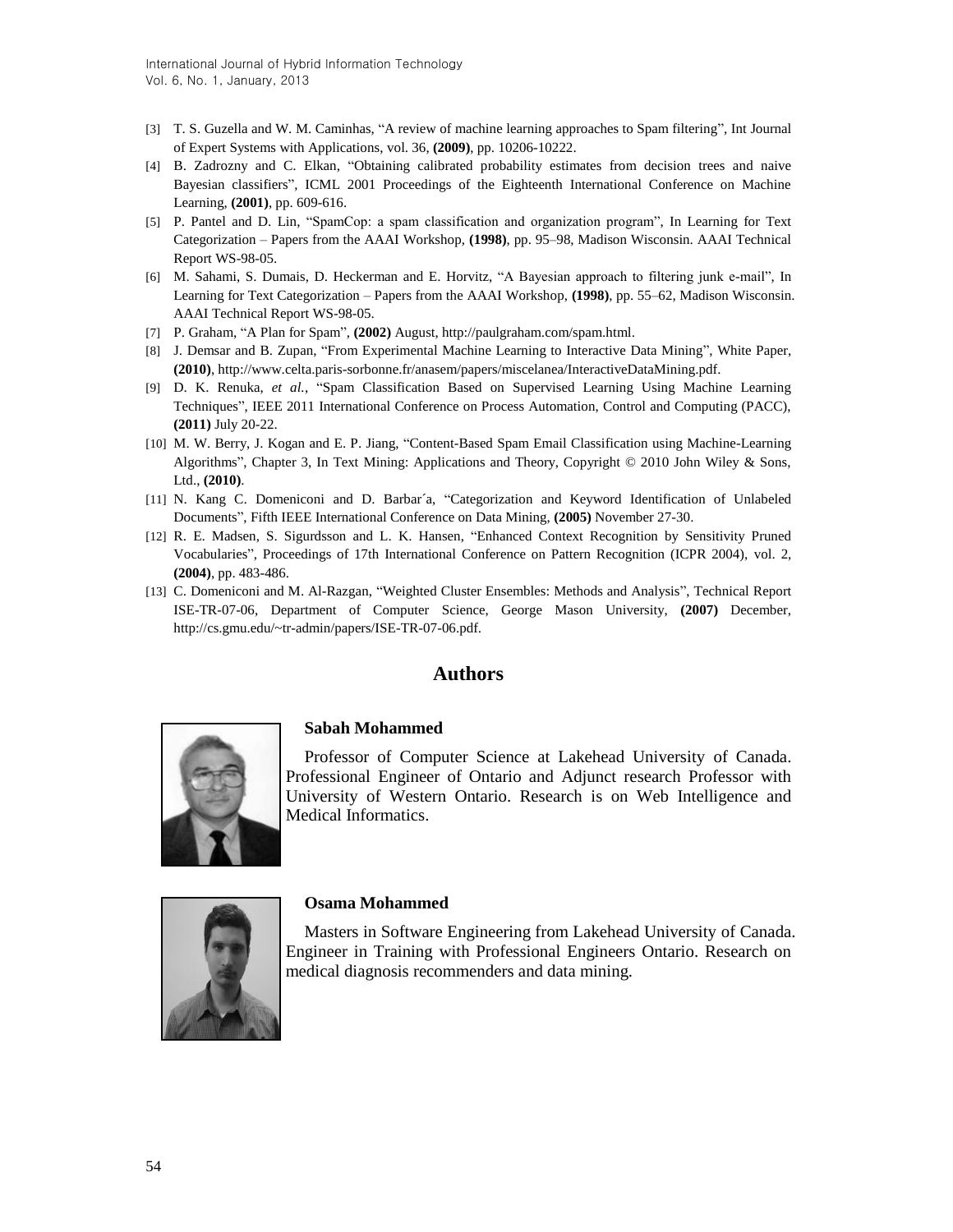

### **Jinan Fiaidhi**

Professor of Computer Science and Graduate Coordinators at Lakehead University of Canad. Professional Engineer of Ontario and Adjunct research Professor with University of Western Ontario. Research is on Collaborative Learning and Machine Learning.



### **Simon Fong**

Professor with the Department of Computer and Information Science at Macau University of China. Research is on Data Analytics, E-Commerce technology, Business Intelligence and Data-mining.



### **Tai hoon Kim**

Professor of Computer Science, Konkuk University, Korea. Also with GVSA and UTAS, Australia. Vice President of SERSC. Research is on Computer Security.